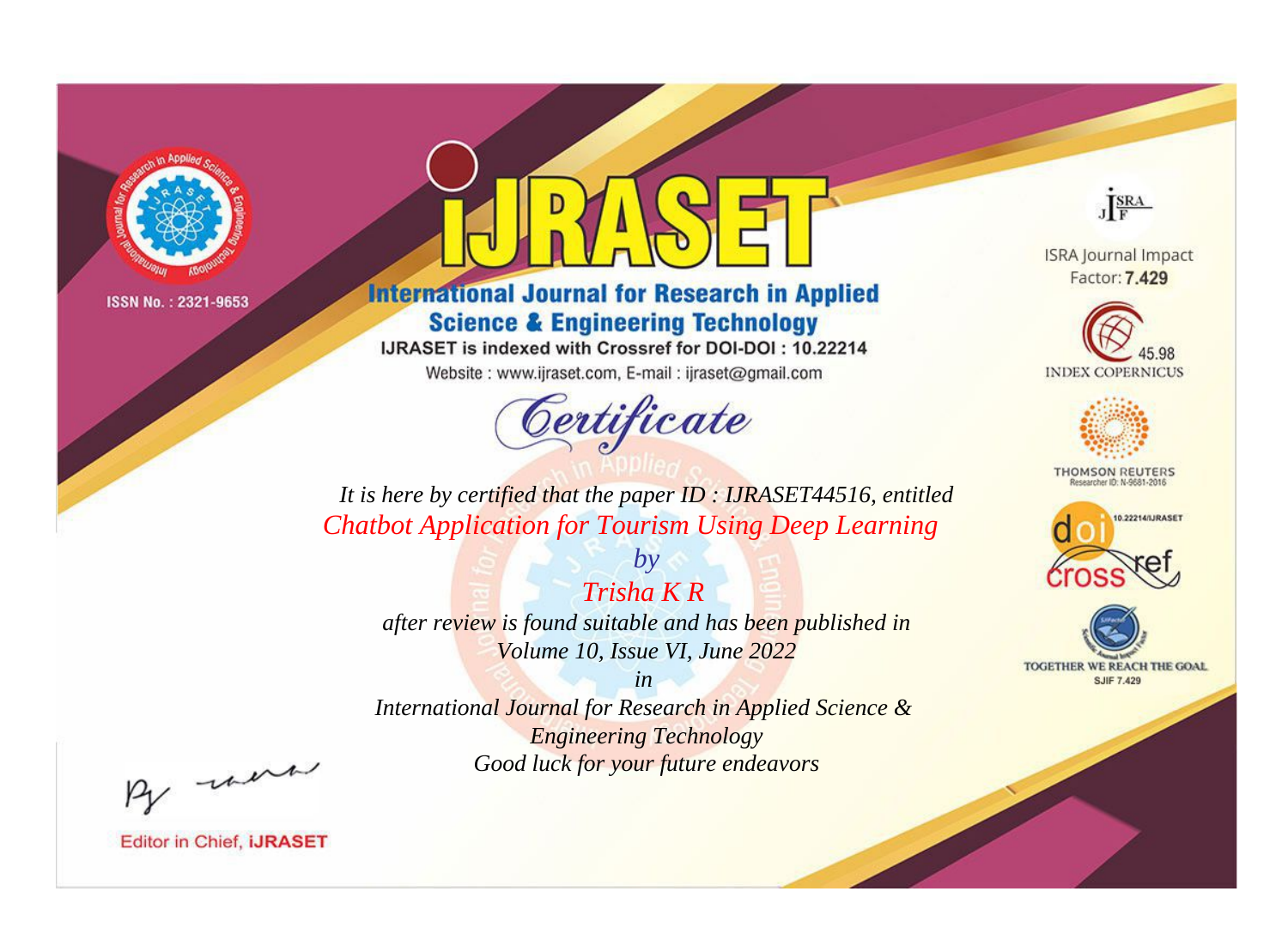

# **International Journal for Research in Applied Science & Engineering Technology**

IJRASET is indexed with Crossref for DOI-DOI: 10.22214

Website: www.ijraset.com, E-mail: ijraset@gmail.com



JERA

**ISRA Journal Impact** Factor: 7.429





**THOMSON REUTERS** 



TOGETHER WE REACH THE GOAL **SJIF 7.429** 

It is here by certified that the paper ID: IJRASET44516, entitled **Chatbot Application for Tourism Using Deep Learning** 

Ebina S after review is found suitable and has been published in Volume 10, Issue VI, June 2022

 $by$ 

 $in$ International Journal for Research in Applied Science & **Engineering Technology** Good luck for your future endeavors

By morn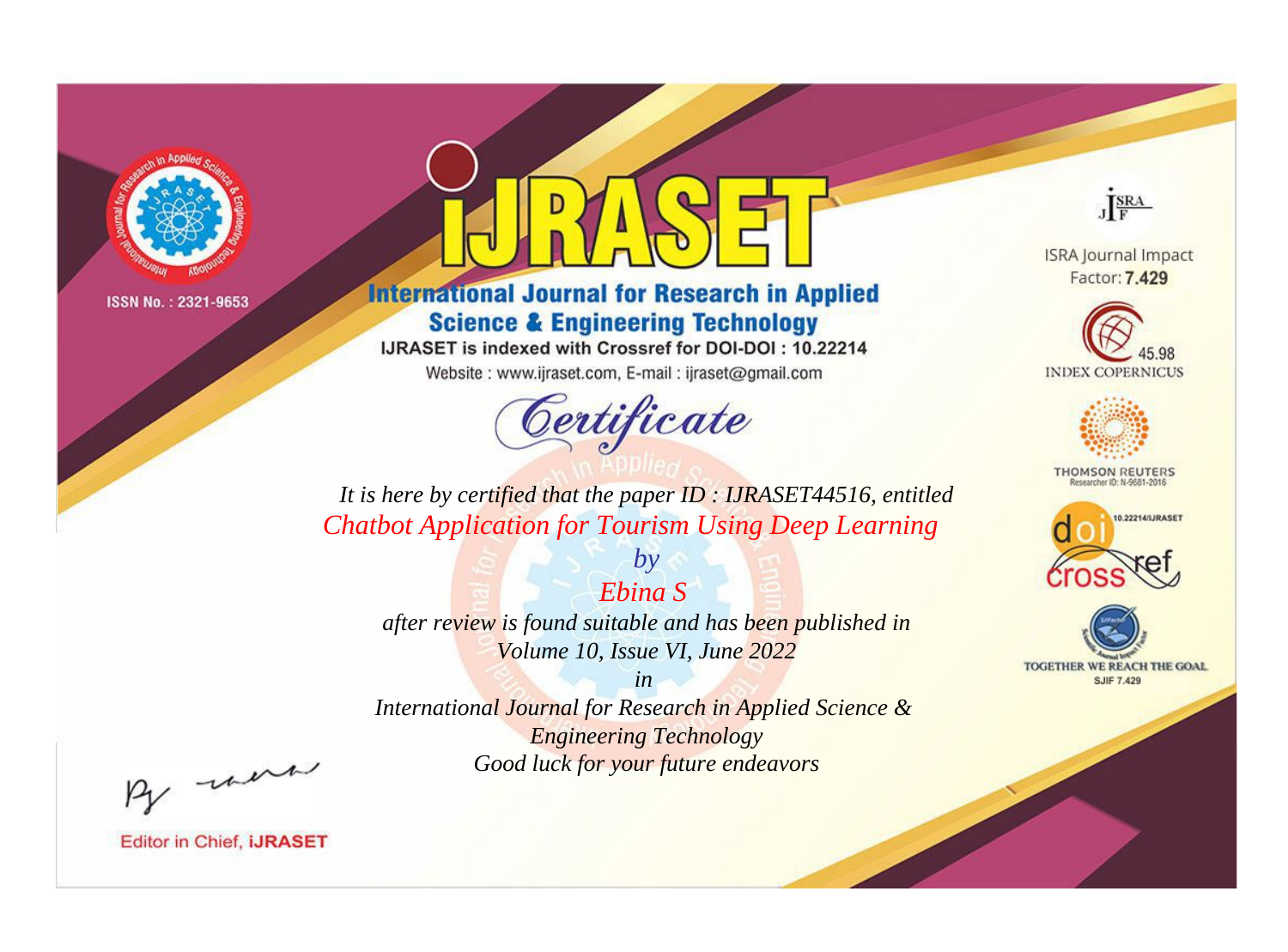

# **International Journal for Research in Applied Science & Engineering Technology**

IJRASET is indexed with Crossref for DOI-DOI: 10.22214

Website: www.ijraset.com, E-mail: ijraset@gmail.com



JERA

**ISRA Journal Impact** Factor: 7.429





**THOMSON REUTERS** 



TOGETHER WE REACH THE GOAL **SJIF 7.429** 

*It is here by certified that the paper ID : IJRASET44516, entitled Chatbot Application for Tourism Using Deep Learning*

*Sahana Akshadha J after review is found suitable and has been published in Volume 10, Issue VI, June 2022*

*by*

*in International Journal for Research in Applied Science &* 

*Engineering Technology Good luck for your future endeavors*

By morn